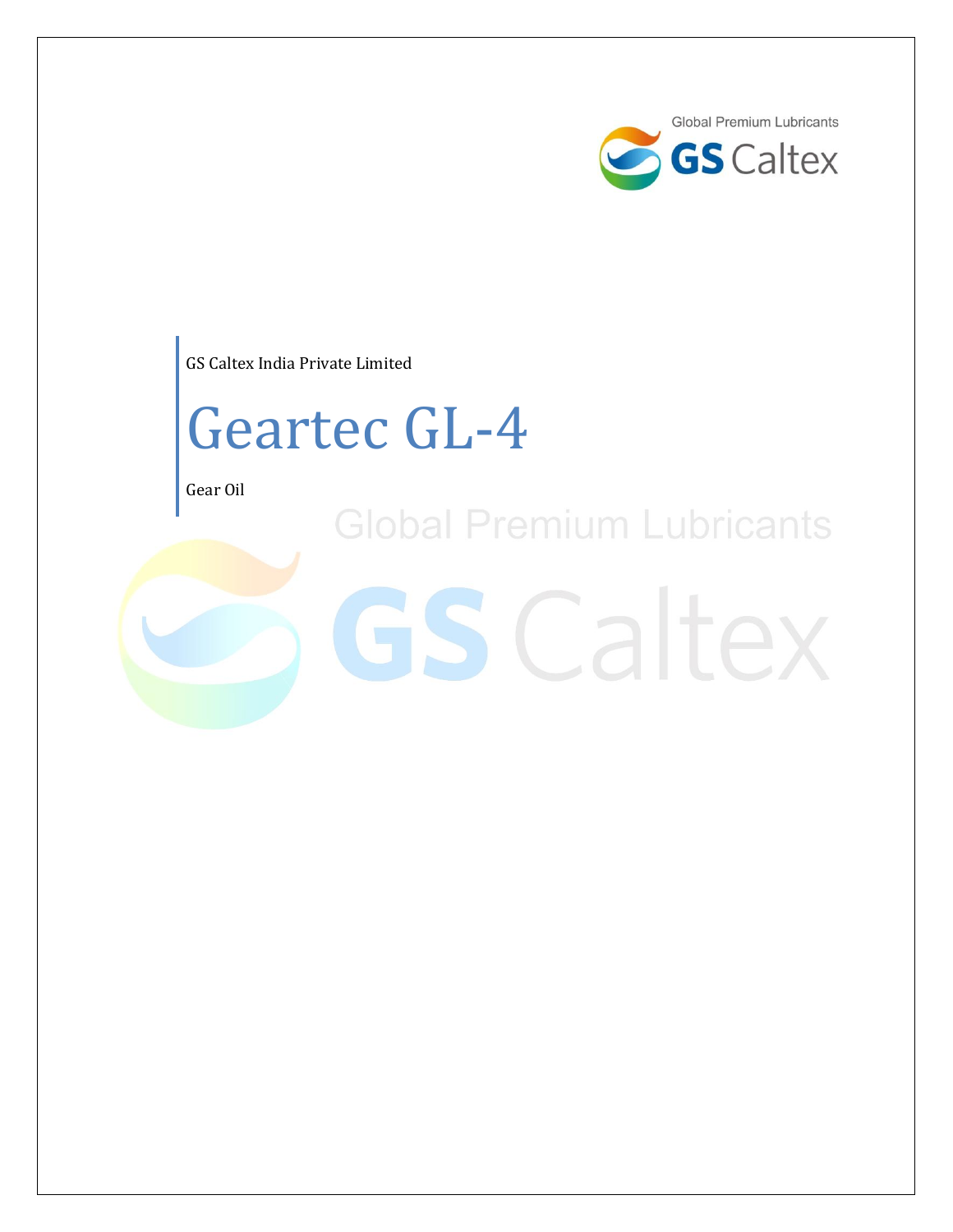## **Geartec GL-4**

#### Gear Oil

SAE 80W-90, SAE 90

High quality, mild-EP automotive gear lubricant designed for applications where API GL-4 performance is required.

#### *APPLICATIONS*

- Automotive manual synchromesh transmissions and transaxles, particularly where the manufacturer specifically advises against the use of API GL-5 lubricants
- Automotive spiral-bevel and worm gear differentials
- Automotive steering gears
- Tractor and agricultural gear sets, and oil-lubricated track rollers of crawler tractors
- Industrial applications for which API GL-4 lubricants are suitable  $\bullet$

#### *PERFORMANCE STANDARDS*

- API GL-4
- MIL-L-2105

#### *BENEFITS*

- **Lower maintenance**
	- o The special mild-EP additive and corrosion inhibitor system is non-corrosive towards sensitive copper alloy components and protects ferrous metals against rusting in the presence of moisture.

**Global Premium Lubricants** 

- $\circ$  Good thermal stability keeps gear cases and bearings clean and free from harmful deposits.
- **Longer gear equipment life**
	- $\circ$  The special sulfur-phosphorus mild-EP additive system provides good load carrying capacity to resist gear tooth wear and scoring.
- **Long oil service life**
	- $\circ$  The highly refined base oil and special inhibitor system provide good oxidation stability to resist oil degradation and thickening in service.